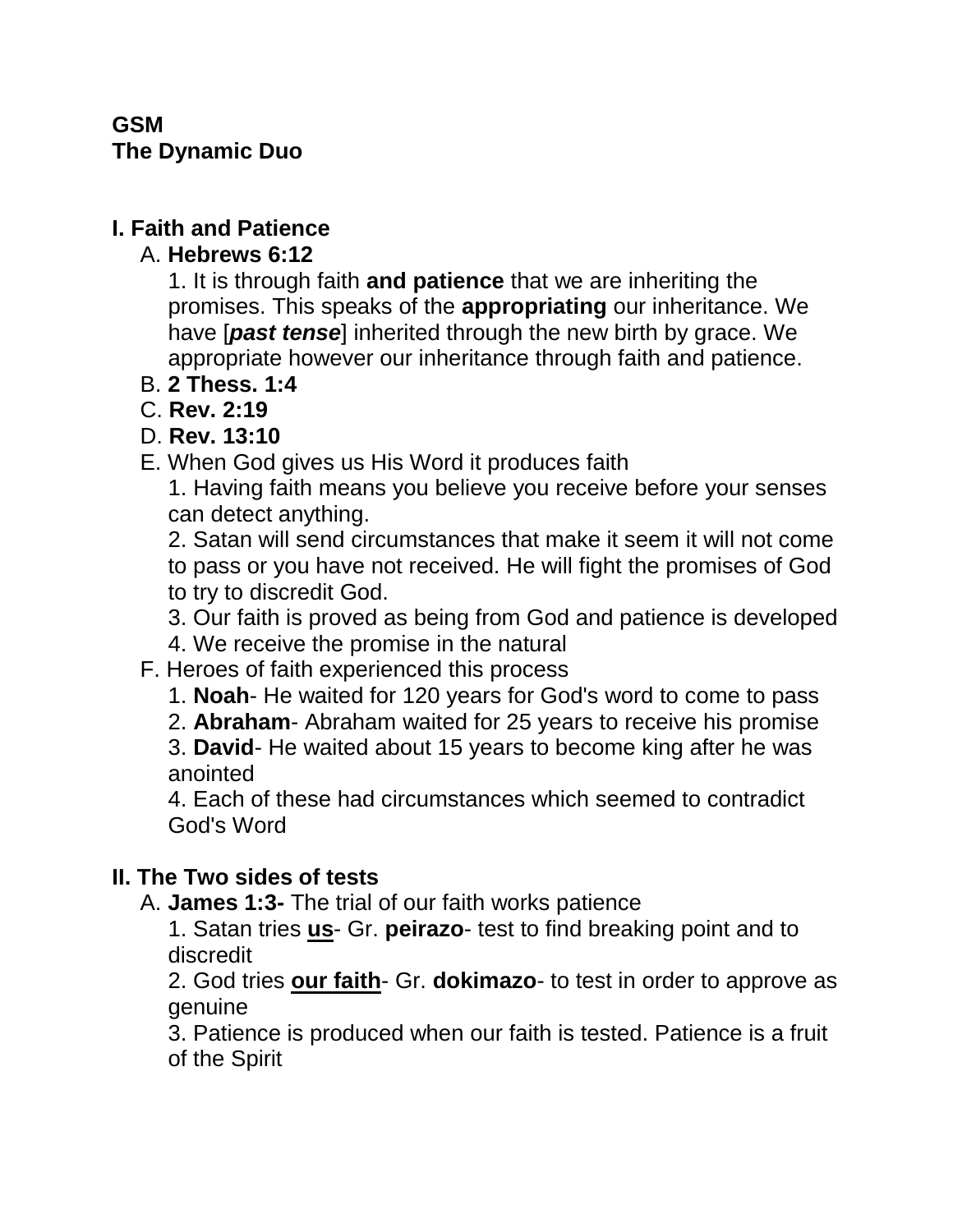4. Patience brings to the surface the fruit of Christ in us. It brings forth the fruit of the Spirit.

5. The church is a visible teaching aid to the spirit world of God's wisdom and power- **Ephesians 3:10**

6. God the Father and Jesus Christ receive glory when what they put within you overcomes what Satan throws against you. You also are brought more into the image of Christ because you draw upon the life of God deposited within you in the new birth. God receives glory and you rise in quality of true life in God.

#### B. **Romans 5:3-4**

1. Tribulations produce patience and patience produces being approved, being approved hope, hope does not disappoint 2. What has been deposited within us is worked out and made visible to all those around us including the enemy. Your faith is proven as genuinely from God. God allows what he put within us to be tested by the trials from outside of us. What God creates and does He always tests. When our faith is tested- He then proclaims it is good!

3. As a nail hit repeatedly is driven deeper within the wood and becomes more immovable, so Satan's onslaughts just drives us deeper into God and causes hope to become all the more fixed in us. We start out with a certain degree of hope, but after the trial of our faith and when we see God come through for us, that nail is just driven deeper and our hope in God deepens.

C. **1 Peter 1:6-7**- Our faith is tested to be proven as genuine and from God [**golden**]. A goldsmith would refine gold and take off impurities. He would keep doing this until He could see the reflection of His face on the surface of the gold. God desires to see His image appear in on the surface of our lives- actions and words.

## **III. Don't Give Up!**

A. Satan wants you to cast away your confidence and hope

1. **Hebrews 10:35-36**- Do not cast away your confidence. Doing the **will of God** is manifesting His fruit for His glory and for your betterment.

B. Bringing forth fruit is a process. This is why there is a time lapse between "I believe I receive it and there it is!" God allows His faith in us to be proven.